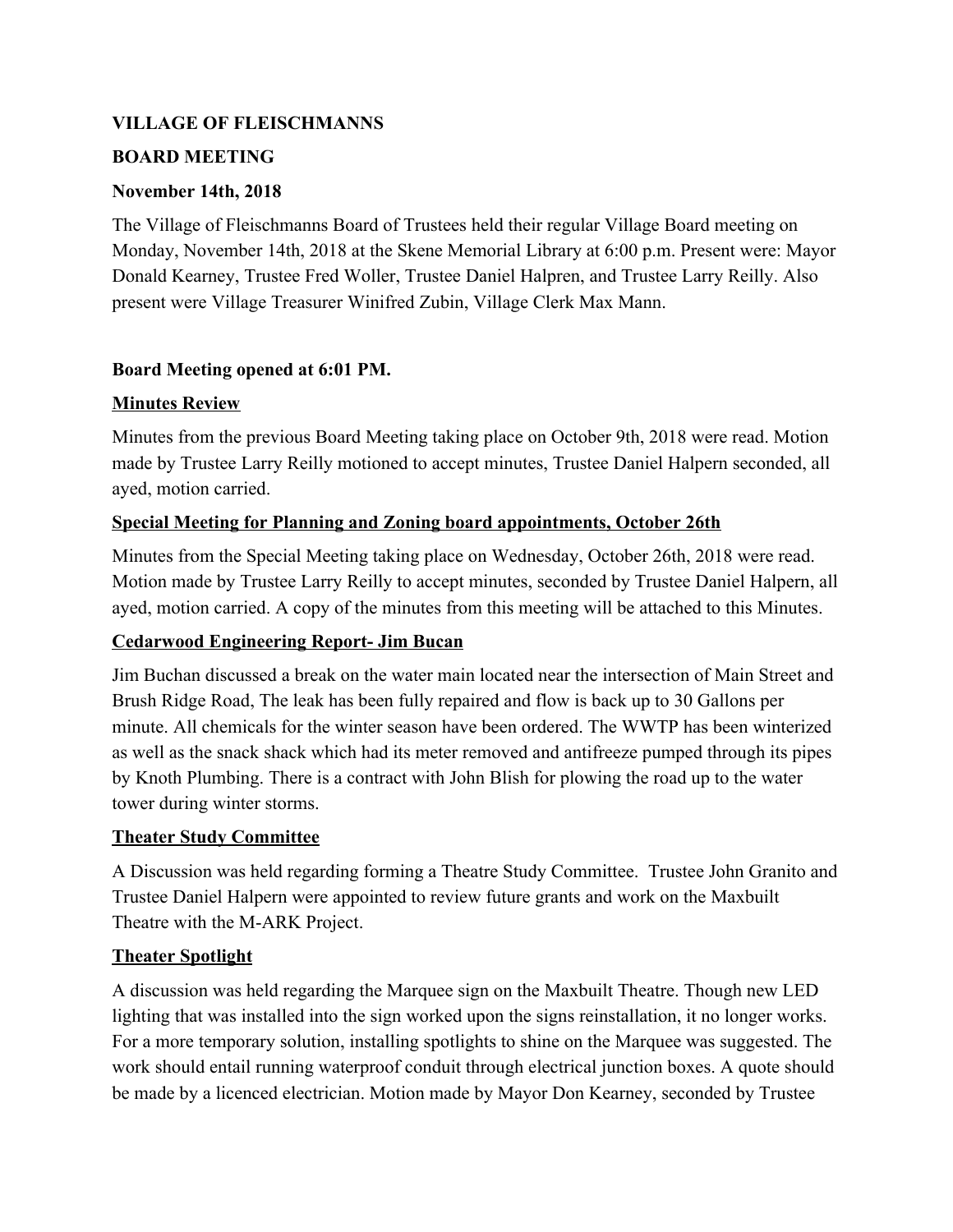John Granito, all ayed, motion carried.

## **Surplus Property Sale**

Two bids were reviewed for the surplus property Fire Department Trailer. Michael D Volk's bid of \$1,025.00 was accepted by the board.

# **Library, Museum & Fire District Contracts.**

The Annual contract between the Village of Fleischmanns and the Skene Memorial Library was read and reviewed.

The Annual contract between the Village of Fleischmanns and the Museum of Memories was read and reviewed. Both contracts will be left with noted correction on Library Contract, motion made by Larry Reilly to accept changes, seconded by Trustee Daniel Halpern, Mayor Don Kearney abstained, motion carried.

The Annual Fire Protection Agreement between the Village of Fleischmanns and Middletown and a seperate one for Halcott was read and reviewed. Village Attorney Carey Wagner will review Agreements further. Contracts will be reviewed at the next board meeting.

# **Hazard Mitigation Plan Resolution**

# **ADOPTION OF THE DELAWARE COUNTY MULTI JURISDICTIONAL ALL-HAZARDS MITIGATION PLAN UPDATE**

**WHEREAS**, Delaware County has gathered information and prepared an updated Delaware County Multi-Jurisdictional All -Hazards Mitigation Plan; and

**WHEREAS**, the Delaware County Board of Supervisors determined in Resolution 107 of 2003 that a multi-jurisdictional All-Hazards Mitigation Plan representing all the towns and villages in Delaware County would be more efficient to produce than each community drafting and adopting its own; and

**WHEREAS**, the Delaware County Multi-Jurisdictional All-Hazards Mitigation Plan has been prepared in accordance with the Disaster Mitigation Act of 2000; and

**WHEREAS**, Delaware County is a local unit of government that has afforded the citizens an opportunity to comment and provide input on the Plan and the actions in the Plan; and

**WHEREAS**, Delaware County and the Village of Fleischmanns have reviewed the Plan and affirm that the Plan will be updated no less than every five years;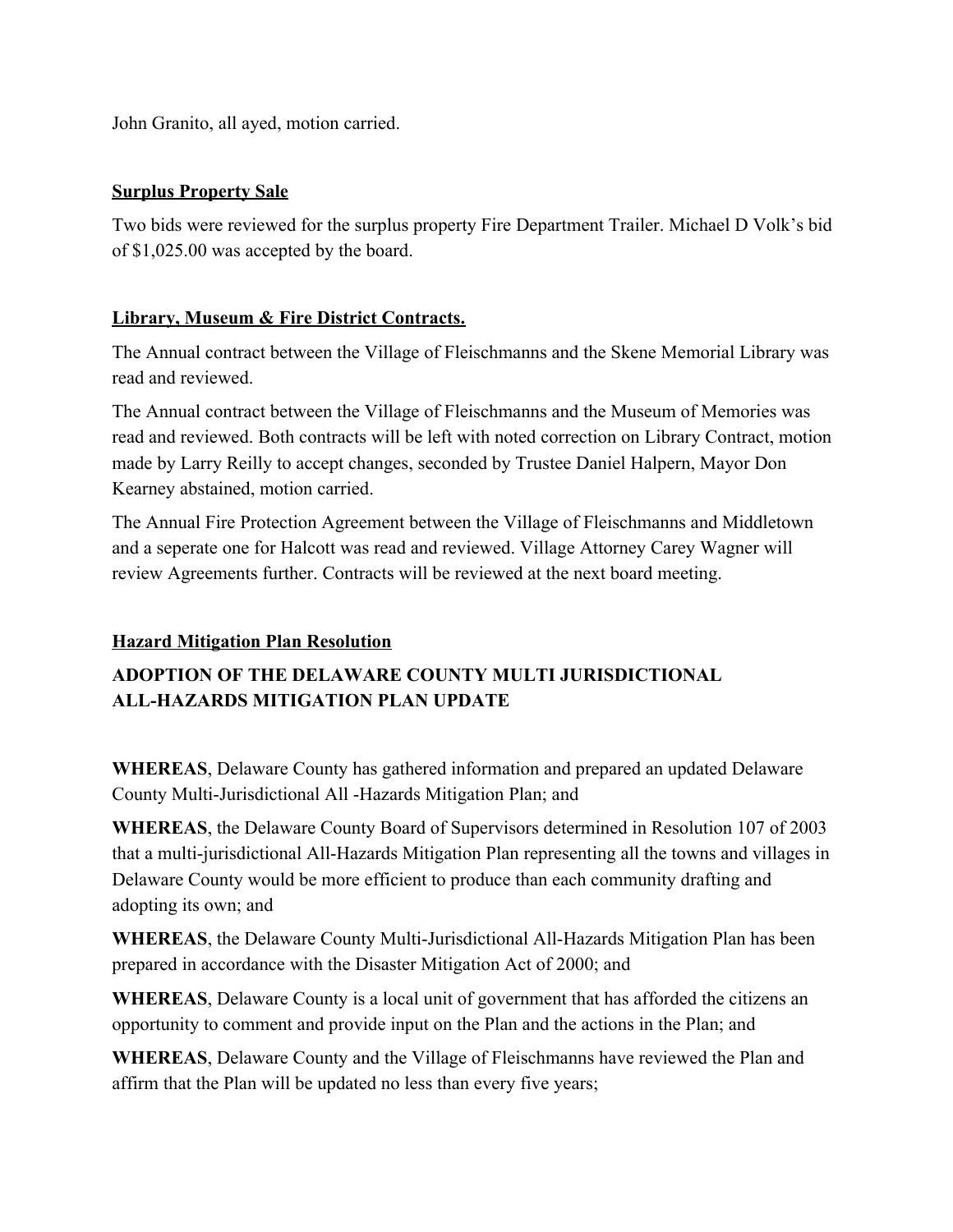**NOW THEREFORE, BE IT RESOLVED** by the Village of Fleischmanns Board of Trustees that the Village of Fleischmanns adopts the Delaware County Multi-Jurisdictional All-Hazards Mitigation Plan, and resolves to execute the actions of the Plan.

Dated: November 14th, 2018 State of New York )  $\Sigma$ 

County of Delaware )

 I, Max Mann, Village Clerk of the Village of Fleischmanns, New York, do hereby certify that the foregoing is a true  $\&$  correct transcript of a resolution adopted by the Board of Trustees of the Village of Fleischmanns, New York on November 13th, 2018, and the whole thereof.

**WHEREUPON**, the Resolution was put to a vote and recorded as follows:

|                       | Aye | Nay |
|-----------------------|-----|-----|
| Mayor Kearney         | X   |     |
| Trustee Woller        | X   |     |
| <b>Trustee Reilly</b> | X   |     |
| Trustee Granito       | X   |     |
| Trustee Halpren       | X   |     |

#### **Rear Library Deck Repair**

A discussion was held regarding the rear deck and ramp of the Skene Memorial Library. Exposure to the elements and groundwater has caused damage to the deck and will eventually need to be replaced with a new one. Temporary repairs have been made to the deck but should not be considered to be permanent, and a new deck should not be considered until the groundwater issues are rectified.

# **Smart Growth Project Update, Rob Alverson**

A Discussion was held regarding the Entrance Rehabilitation Project, held by Rob Alverson. There is a new proposal for a kiosk and gardens to be installed near the entrance sign with everything expected to be completed by June 1st.